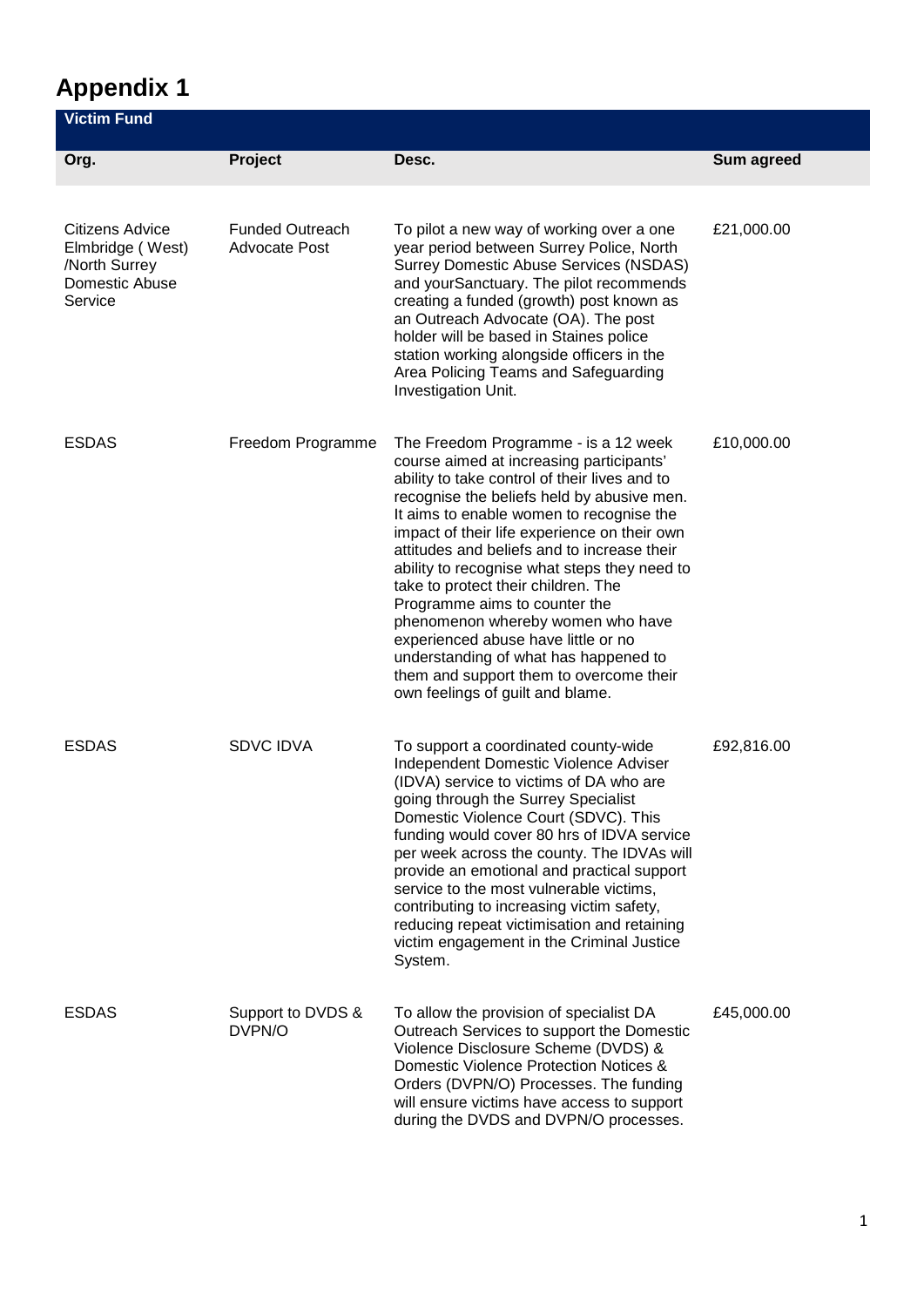| <b>ESDAS</b>                                | Specialist CYP<br><b>Services</b>                       | To provide a countywide children's service<br>for children and young people (5-16 years)<br>who have experienced and/or witnessed<br>domestic abuse that will help them to make<br>sense of their experiences, come to terms<br>with their situation and develop and grow in<br>self-esteem and confidence. The service<br>will also work with non-abusive parents and<br>support and encourage them as they<br>develop their parenting skills, building on<br>their strengths by empowering them to try<br>new ideas.                                                                                                                                                                                                                                                                                                                                                                    | £77,436.00  |
|---------------------------------------------|---------------------------------------------------------|-------------------------------------------------------------------------------------------------------------------------------------------------------------------------------------------------------------------------------------------------------------------------------------------------------------------------------------------------------------------------------------------------------------------------------------------------------------------------------------------------------------------------------------------------------------------------------------------------------------------------------------------------------------------------------------------------------------------------------------------------------------------------------------------------------------------------------------------------------------------------------------------|-------------|
| <b>ESDAS</b>                                | <b>MARAC IDVA</b>                                       | This funding will provide 8 additional<br>MARAC IDVA hours in each of the 4<br>Specialist DA services per week.                                                                                                                                                                                                                                                                                                                                                                                                                                                                                                                                                                                                                                                                                                                                                                           | £40,000.00  |
| <b>ESDAS</b> (via Surrey<br>County Council) | DA Outreach                                             | To support the provision of specialist<br>domestic abuse Outreach Services across<br>Surrey. Victims will be able to access all<br>services free of charge regardless of<br>gender, sexual orientation, ethnicity and<br>socio-economic status. Victims will access<br>DA Outreach Services via self or agency<br>referral and the Freedom Programme<br>through their DA Outreach Worker.                                                                                                                                                                                                                                                                                                                                                                                                                                                                                                 | £40,000.00  |
| <b>ESDAS</b> (via Surrey<br>County Council) | DA Outreach Uplift                                      | Agreement with SCC, Police and Boroughs<br>to uplift Outreach funding                                                                                                                                                                                                                                                                                                                                                                                                                                                                                                                                                                                                                                                                                                                                                                                                                     | £13,150.00  |
| <b>OPCC Staff Costs</b>                     | <b>OPCC Staff Costs</b>                                 | Staff costs for Policy & Commissioning<br>Lead & 50% of Manager                                                                                                                                                                                                                                                                                                                                                                                                                                                                                                                                                                                                                                                                                                                                                                                                                           | £104,290.00 |
| <b>RASASC</b>                               | Confidence Group,<br>Helpline Training &<br>Supervision | Annual programme of confidence building<br>workshops with victims, plus training and<br>staff supervision for helpline volunteers.                                                                                                                                                                                                                                                                                                                                                                                                                                                                                                                                                                                                                                                                                                                                                        | £28,000.00  |
| <b>RASASC</b>                               | <b>ISVA uplift</b>                                      | To enable RASASC to expand and develop<br>its ISVA service, including the recruitment<br>of another full time ISVA to better manage<br>current caseloads and anticipated increase<br>in referrals. ISVAs will support male and<br>female victims of rape and sexual abuse<br>providing both practical and emotional<br>support whether the assault was recent,<br>non-recent or historic and whether the<br>victim wishes to report the crime to the<br>police or not. Helping the victim to make<br>informed choices and signposting to other<br>services is a central part of the ISVA role.<br>The support from ISVA's is tailored to each<br>client. This approach helps clients cope<br>with the impact of the abuse and move<br>towards recovery, according to the needs of<br>the individual, for example enabling access<br>to counselling, medical or other support<br>services. | £127,635.00 |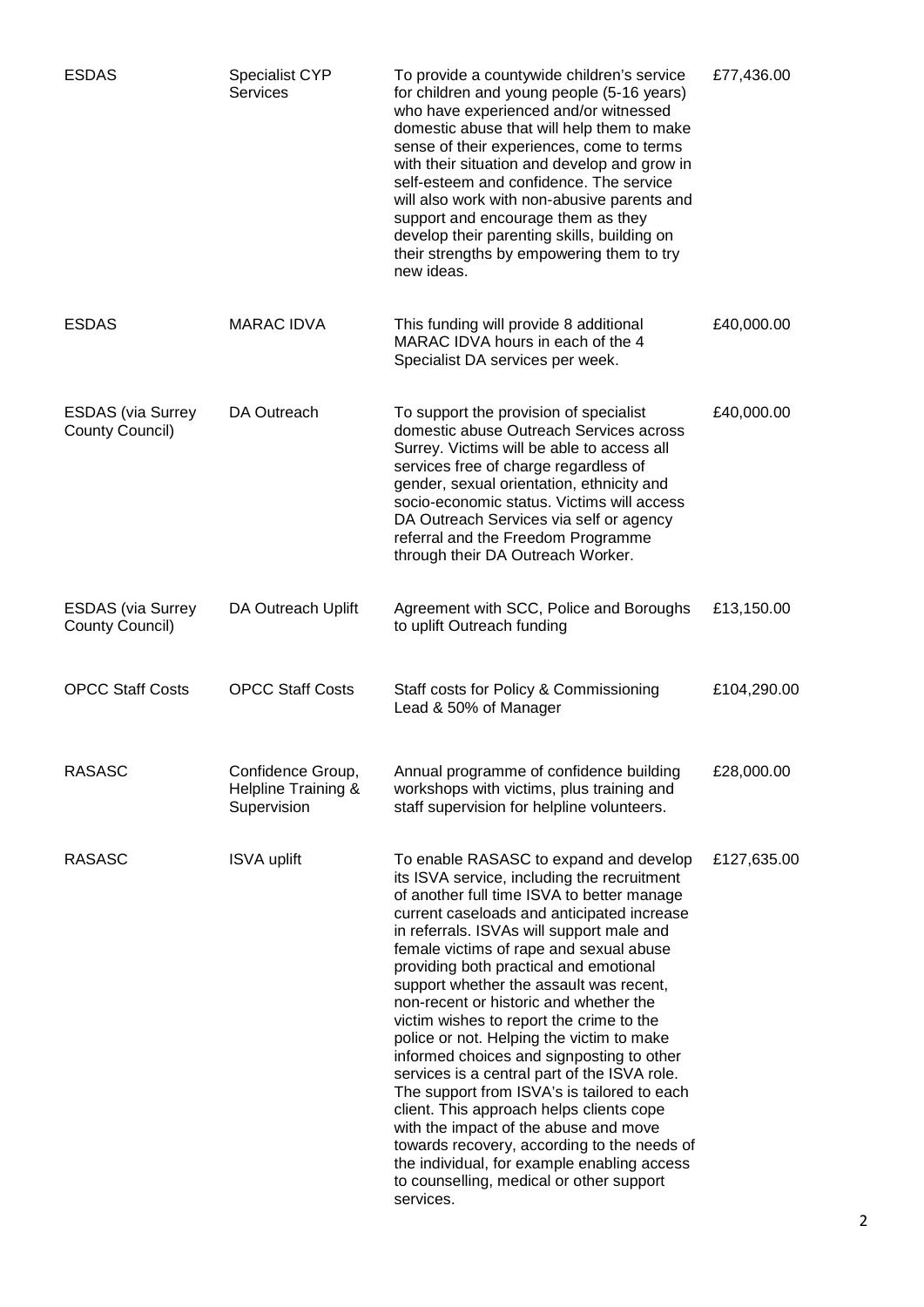| Reigate & Banstead<br>Women's Aid             | Children's Worker      | To implement a range of therapeutic<br>services based on the individual needs of<br>the family and children living at this refuge,<br>plus a project to enable school age<br>children, living at the refuge, to have more<br>access to the existing children's service,<br>with one to one sessions provided on a<br>Saturday.                                                                                                                                                                                                                                                                                                                                                                                                                                                                                                                                                                                                                                                                                                                                          | £19,394.00  |
|-----------------------------------------------|------------------------|-------------------------------------------------------------------------------------------------------------------------------------------------------------------------------------------------------------------------------------------------------------------------------------------------------------------------------------------------------------------------------------------------------------------------------------------------------------------------------------------------------------------------------------------------------------------------------------------------------------------------------------------------------------------------------------------------------------------------------------------------------------------------------------------------------------------------------------------------------------------------------------------------------------------------------------------------------------------------------------------------------------------------------------------------------------------------|-------------|
| Reigate & Banstead<br>Women's Aid<br>(Refuge) | <b>Transition Fund</b> | To provide families attending the refuge<br>with a pack of basic living essentials on<br>arrival and that they can take with them<br>when they move on to independent living.<br>Often families fleeing domestic abuse arrive<br>at the refuge with nothing having left<br>personal belongings behind. The fund will<br>supply items such as new bedding, towels,<br>kitchen ware and toiletries.                                                                                                                                                                                                                                                                                                                                                                                                                                                                                                                                                                                                                                                                       | £5,000.00   |
| <b>SABP</b>                                   | Child ISVA             | Sexual violence of any kind is a traumatic<br>experience and for children and young<br>people can have dramatic repercussions for<br>the rest of their lives. The child ISVA is<br>focused on this practical, supportive role,<br>acting as an independent advocate for the<br>child/young person and providing support<br>for historic and recent allegations. The<br>ISVA works both inside and outside the<br>criminal justice system and the role also<br>includes: pro-actively working with local<br>safeguarding teams to reduce the risk of<br>harm; Providing face-to-face and telephone<br>support to victims and their families;<br>Supporting children and young people with<br>coping strategies, relaxation, managing<br>self-harm etc; Supporting victims and<br>families through court proceedings;<br>Working with other agencies and services<br>to ensure that victims' needs are being<br>recognised and met; Enabling quick access<br>to therapeutic services where necessary;<br>Training and awareness raising of SARC<br>and preventative work. | £114,503.32 |
| <b>SABP</b>                                   | <b>STARS DVD</b>       | The production of a new DVD which is<br>aimed to gather the views of children,<br>young people and their carers about their<br>experience of the pathway for sexual<br>assault victims. This will include their views<br>about every stage of the process, their<br>experiences of professionals, the impact of<br>the abuse and the help they subsequently<br>receive. This can then be used in training<br>for professionals and can contribute child's<br>voices to the strategic development of<br>services.                                                                                                                                                                                                                                                                                                                                                                                                                                                                                                                                                        | £550.00     |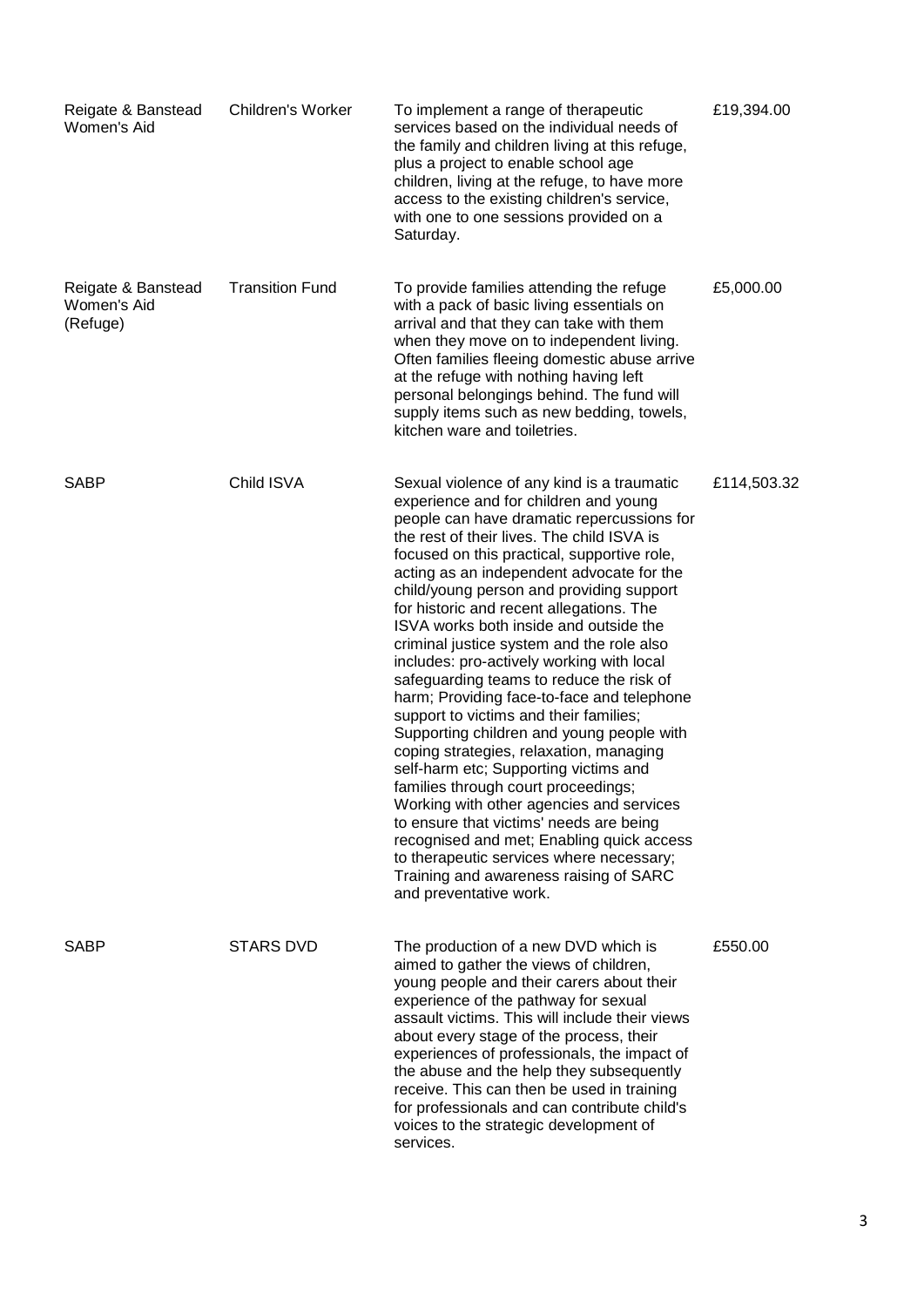| SmartSurvey                     | SMS Package for<br>VAWCU                       | Purchase of 32,000 SMS messages to<br>allow the VAWCU to contact victims of<br>crime. (6p per message)                                                                                                                                                                                                                                                                                                                                                                                                                                                | £1,600.00   |
|---------------------------------|------------------------------------------------|-------------------------------------------------------------------------------------------------------------------------------------------------------------------------------------------------------------------------------------------------------------------------------------------------------------------------------------------------------------------------------------------------------------------------------------------------------------------------------------------------------------------------------------------------------|-------------|
| <b>Surrey County</b><br>Council | CSE Missing and<br>Exploited<br>Coordinator    | To support partnership activity in relation to<br>CSE, missing and exploited.                                                                                                                                                                                                                                                                                                                                                                                                                                                                         | £15,000.00  |
| <b>Surrey Police</b>            | Victims Care Unit<br>Contribution              | Delivery of the internal victim and witness<br>care unit                                                                                                                                                                                                                                                                                                                                                                                                                                                                                              | £458,000.00 |
| <b>Surrey Police</b>            | <b>Fraud Case Worker</b>                       | To provide tailored one-to-one support to<br>vulnerable victims of fraud particularly those<br>with complex needs. Assist those victims in<br>ensuring that they receive the support<br>required and to work with police to put in<br>place effective interventions focused on<br>reducing further victimisation.                                                                                                                                                                                                                                     | £10,000.00  |
| <b>Surrey Police</b>            | <b>VAWCU Training</b>                          | <b>VCU Training</b>                                                                                                                                                                                                                                                                                                                                                                                                                                                                                                                                   | £3,085.64   |
| Unseen                          | Modern Slavery<br><b>Helpline Contribution</b> | Request put out to all OPCCs to support<br>delivery during 2019/20. Processed as a<br>small grant                                                                                                                                                                                                                                                                                                                                                                                                                                                     | £5,000.00   |
| <b>YMCA</b>                     | WiSE Worker Project                            | Provides funding for 2 WiSE Project<br>Workers to deliver targeted interventions to<br>children & young people who are victims of<br>sexual exploitation. WiSE workers provide<br>dedicated support for children and young<br>people affected by CSE to help them cope,<br>recover and rebuild their lives. This<br>complements statutory provision available<br>in Surrey for 14-18 year olds, providing a<br>choice to young people who may be<br>happier working with a voluntary agency<br>and broadening the age range that can be<br>supported. | £112,934.00 |
| yourSanctuary                   | Development of<br>Surrey DA Helpline           | We are seeking funding towards the salary<br>costs for a Helpline Development Manager.<br>We would like to continue the development<br>of our helpline into a multichannel service,<br>and to streamline processes & procedures<br>to better address the needs of survivors of<br>Domestic Abuse in the county. Ours is the<br>only specialist domestic abuse helpline in<br>the county and offers a gateway to further<br>support for survivors themselves,<br>concerned family and friends, and<br>professionals.                                   | £22,000.00  |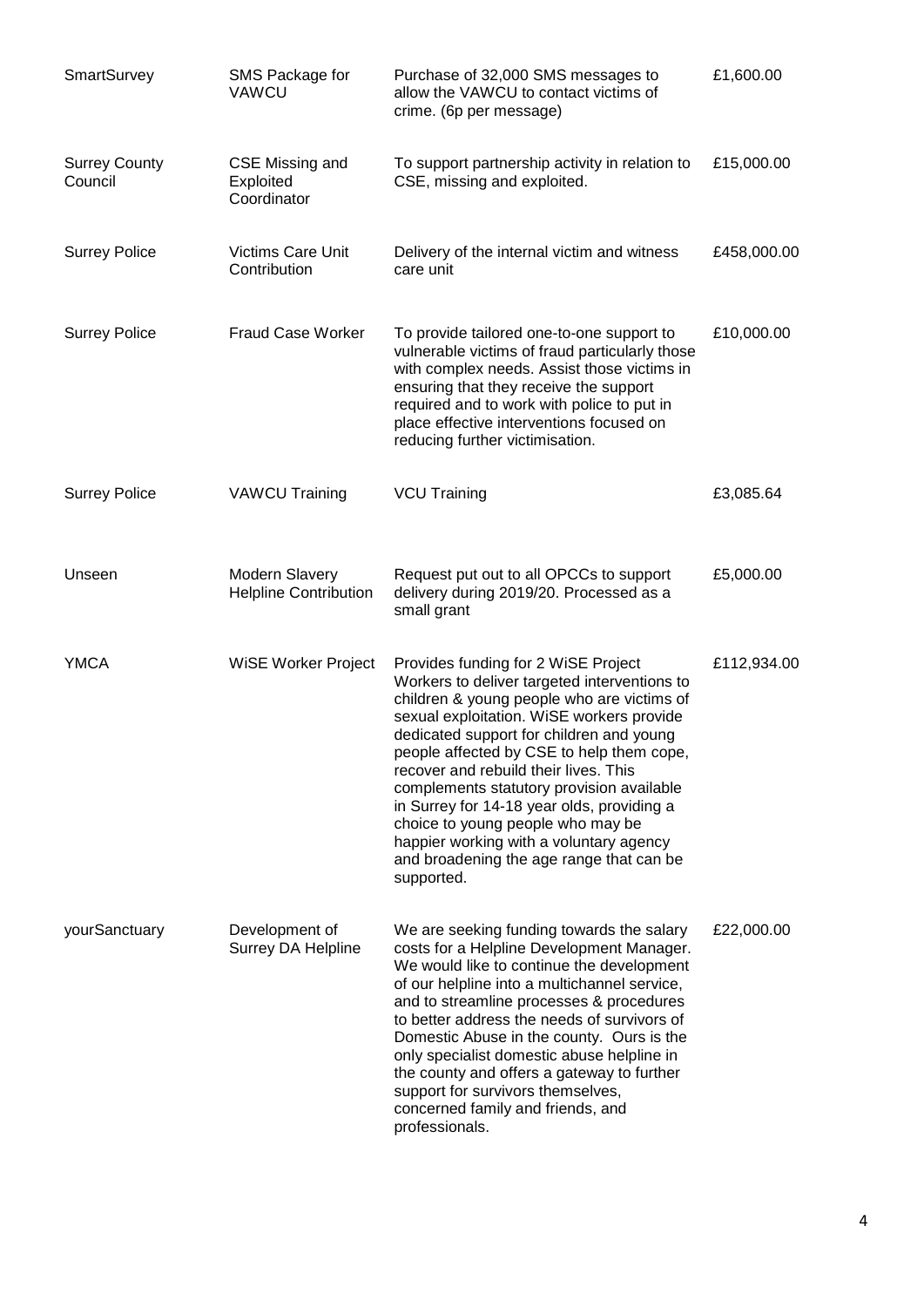| YourSanctuary<br>(refuge) | Children's Worker                 | To provide a specialist children's service to<br>help families recover from the abuse they<br>have experienced. Group play, one to one<br>work and creative activities will help<br>children adapt to being away from other<br>family members, home, school, their<br>belongings and friends. It will also work to<br>improve self-esteem, wellbeing and<br>transition into refuge life and later<br>resettlement into the community and start to<br>undo the harm caused by<br>witnessing/experiencing domestic abuse. | £15,000.00 |
|---------------------------|-----------------------------------|-------------------------------------------------------------------------------------------------------------------------------------------------------------------------------------------------------------------------------------------------------------------------------------------------------------------------------------------------------------------------------------------------------------------------------------------------------------------------------------------------------------------------|------------|
| yourSanctuary<br>(refuge) | <b>Transition Fund</b>            | To provide families attending the refuge<br>with a pack of basic living essentials on<br>arrival and that they can take with them<br>when they move on to independent living.<br>Often families fleeing domestic abuse arrive<br>at the refuge with nothing having left<br>personal belongings behind. The fund will<br>supply items such as new bedding, towels,<br>kitchen ware and toiletries.                                                                                                                       | £5,000.00  |
| Suzy Lamplugh Trust       | The National Stalking<br>Helpline | Donation to support the resourcing of the<br>National Stalking Helpline.                                                                                                                                                                                                                                                                                                                                                                                                                                                | £2,000.00  |

**Committed Spend to date: £1,388,393.96**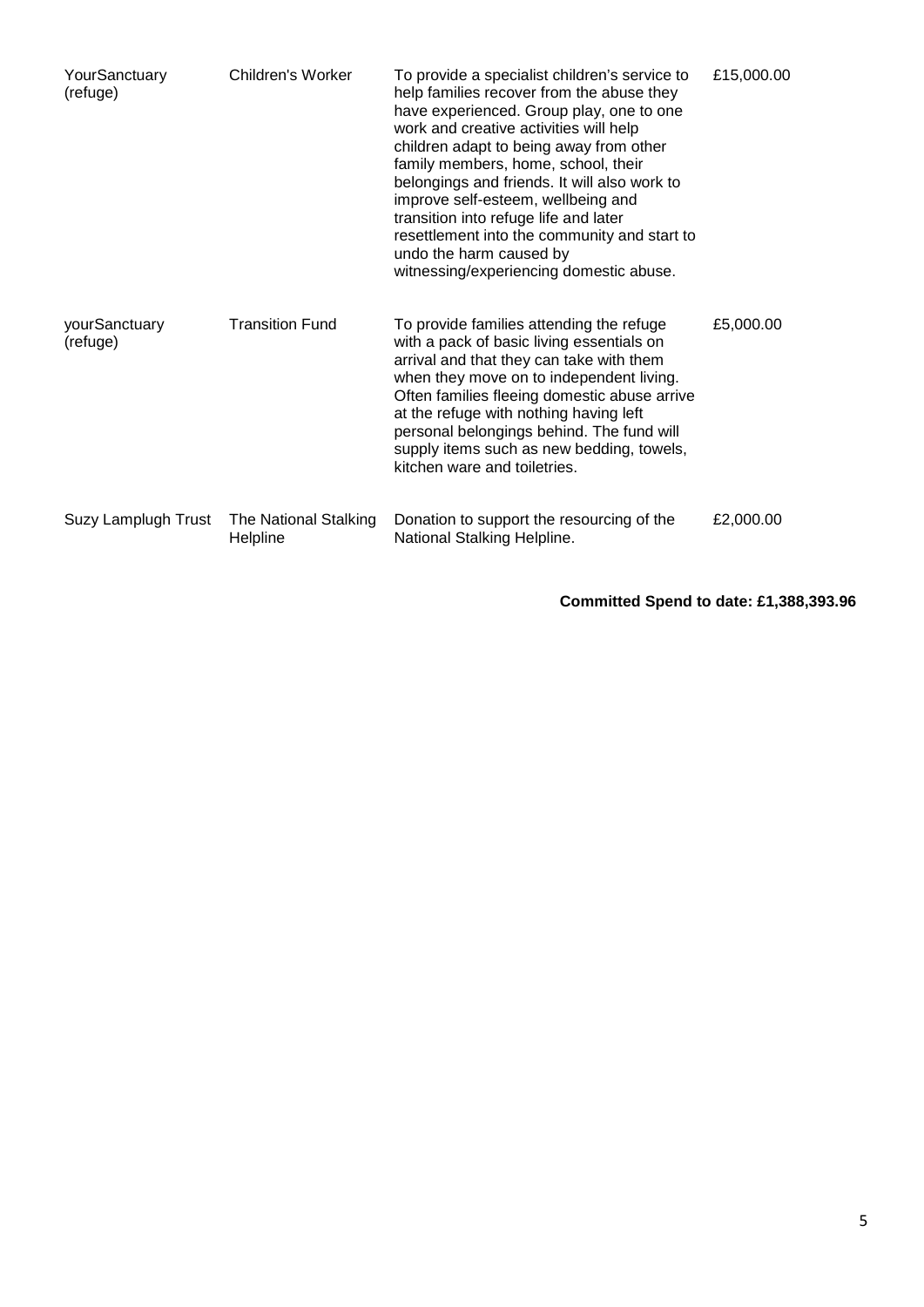| <b>Community Safety Fund</b>    |                                     |                                                                                                                                                                                                                                                                                                                                             |            |  |
|---------------------------------|-------------------------------------|---------------------------------------------------------------------------------------------------------------------------------------------------------------------------------------------------------------------------------------------------------------------------------------------------------------------------------------------|------------|--|
| Org.                            | Project                             | Desc.                                                                                                                                                                                                                                                                                                                                       | Sum agreed |  |
| Surrey Fire and<br>Rescue       | Safe drive Stay<br>Alive            | Transport costs for the event in November                                                                                                                                                                                                                                                                                                   | £35,000.00 |  |
| Surrey Alliance of<br>Mediation | <b>Mediation Service</b>            | Management costs for the service                                                                                                                                                                                                                                                                                                            | £47,750.00 |  |
| Surrey Alliance of<br>Mediation | <b>Alliance Support</b><br>Coaching | Costs for running service (28,513 taken from<br>underspend of 2018/19)                                                                                                                                                                                                                                                                      | £3,941.50  |  |
| <b>GASP</b>                     | GASP                                | YP Project working with those at risk focusing<br>on motor skills                                                                                                                                                                                                                                                                           | £20,000.00 |  |
| Epsom and Ewell BC              | JET                                 | Joint Enforcement Team                                                                                                                                                                                                                                                                                                                      | £25,000.00 |  |
| Mole Valley DC                  | JET                                 | Joint Enforcement Team                                                                                                                                                                                                                                                                                                                      | £20,000.00 |  |
| Surrey Fire and<br>Rescue       | <b>YES</b>                          | YP outreach                                                                                                                                                                                                                                                                                                                                 | £20,000.00 |  |
| Crimestoppers                   | Fearless                            | Fearless worker - educational schools worker                                                                                                                                                                                                                                                                                                | £34,507.60 |  |
| <b>Surrey County</b><br>Council | <b>ESDAS Outreach</b><br>Work       |                                                                                                                                                                                                                                                                                                                                             | £50,000.00 |  |
| <b>SMEF</b>                     | Active<br>Communities               | Proposal for continued funding to build on<br>and consolidate the work done with BAME<br>communities in line with the OPCC's current<br>commissioning strategy of; Cutting Crime and<br>Keeping Surrey Safe, Supporting Victims,<br>Building Stronger communities, Making our<br>Town Centres Safe and Tackling the threat of<br>Terrorism. | £34,276.00 |  |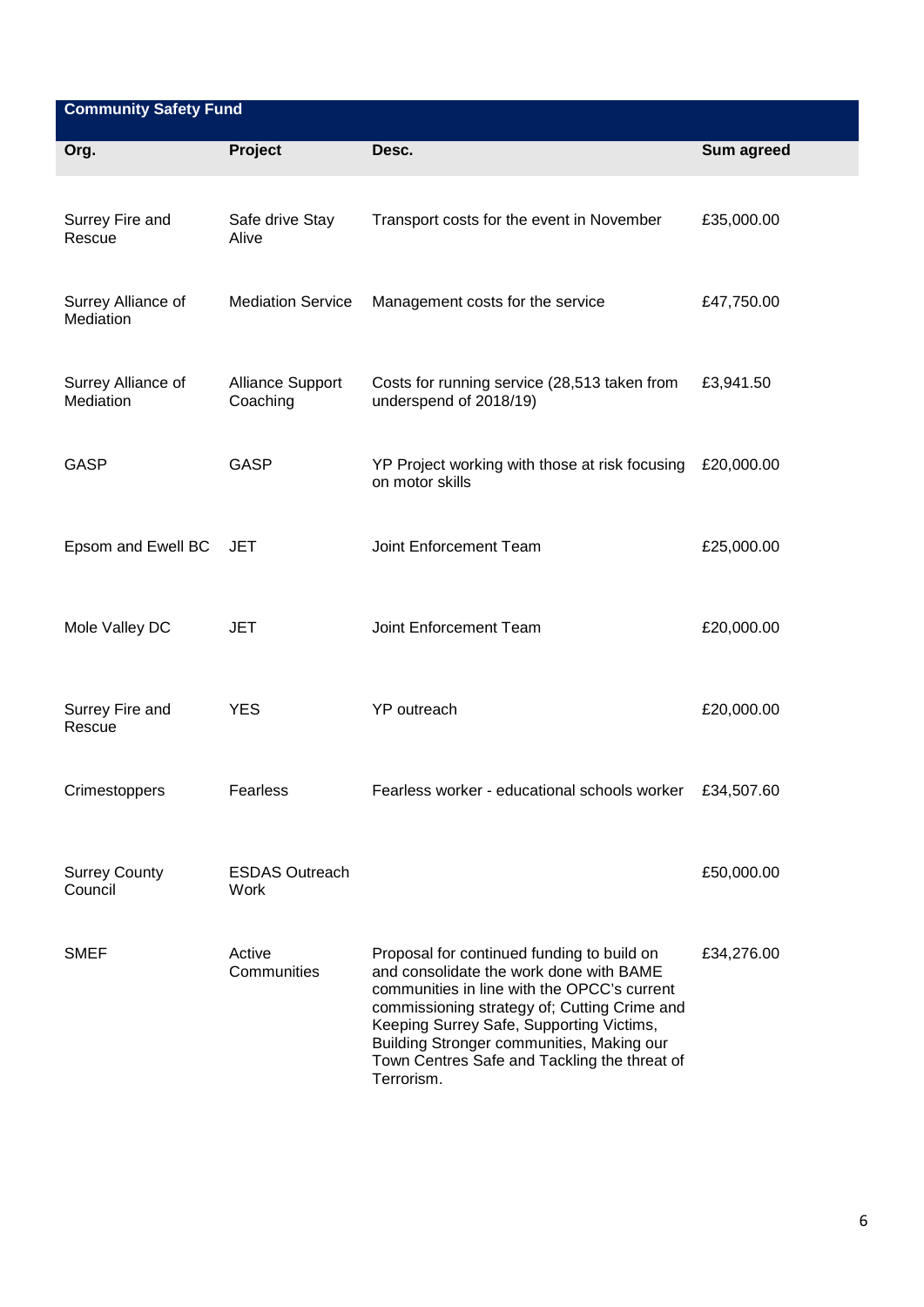| <b>Brake</b>                               | The Brake<br><b>National Road</b><br><b>Victim Service</b> | We are requesting funding towards the work<br>of our National Road Victim Service (NRVS)<br>in Surrey. This includes our Brake Helpline,<br>our literature for bereaved victims and our<br>work with Family Liaison Officers. Brake<br>provides a high-quality service for victims,<br>and their families, bereaved or who have<br>suffered serious injuries by road crashes.                                                                                                                                                          | £3,000.00  |
|--------------------------------------------|------------------------------------------------------------|----------------------------------------------------------------------------------------------------------------------------------------------------------------------------------------------------------------------------------------------------------------------------------------------------------------------------------------------------------------------------------------------------------------------------------------------------------------------------------------------------------------------------------------|------------|
| Reigate and<br><b>Banstead BC</b>          | Community<br>Development -<br>whitebushes                  | We are requesting £10K funding towards the<br>cost of the first year of a full-time post to<br>cover both areas, with this funding<br>specifically targeting the Whitebushes<br>element of the post                                                                                                                                                                                                                                                                                                                                    | £5,000.00  |
| <b>Surrey Police</b>                       | Future Look at the<br>Special<br>Constabulary              | To provide greater support to frontline<br>policing in Surrey, the Special Constabulary<br>needs to continue to grow from its existing<br>establishment of just over 140 Special<br>Constables to an establishment of around<br>10% of the regular police officer workforce<br>which is approximately 200. The deployment<br>of this valuable volunteer resource could be<br>more closely aligned to the Surrey Police's<br>priorities to help meet the Force's changing<br>and evolving demand.                                       | £10,000.00 |
| Surrey Drug and<br><b>Alcohol Care TCS</b> | Telephone<br>Counselling<br>Service                        | Free and Confidential Service which provides<br>support to those with alcohol dependency                                                                                                                                                                                                                                                                                                                                                                                                                                               | £5,000.00  |
| Empowering<br><b>Communities CLC</b>       | E-cins case<br>management<br>system                        | Online case management system focusing<br>on ASB and community issues                                                                                                                                                                                                                                                                                                                                                                                                                                                                  | £40,000.00 |
| <b>Woking CAB</b>                          | <b>Guildford Court</b><br>Desk                             | Advice and support to people at risk of<br>homelessness                                                                                                                                                                                                                                                                                                                                                                                                                                                                                | £10,000.00 |
| East Surrey YMCA                           | <b>Street Talk</b>                                         | 'Street Talk' engages with young people who<br>are disadvantaged and vulnerable by going<br>to their neighbourhood to approach them.<br>The Youth Workers on the programme refer<br>to this as 'detached youth work' because they<br>talk to the young people on the streets and in<br>the areas around housing estates where they<br>live, rather than in a more formal location.<br>Consequently, the young people are more<br>likely to be receptive and open to discussing<br>their problems and the way they live their<br>lives. | £15,000.00 |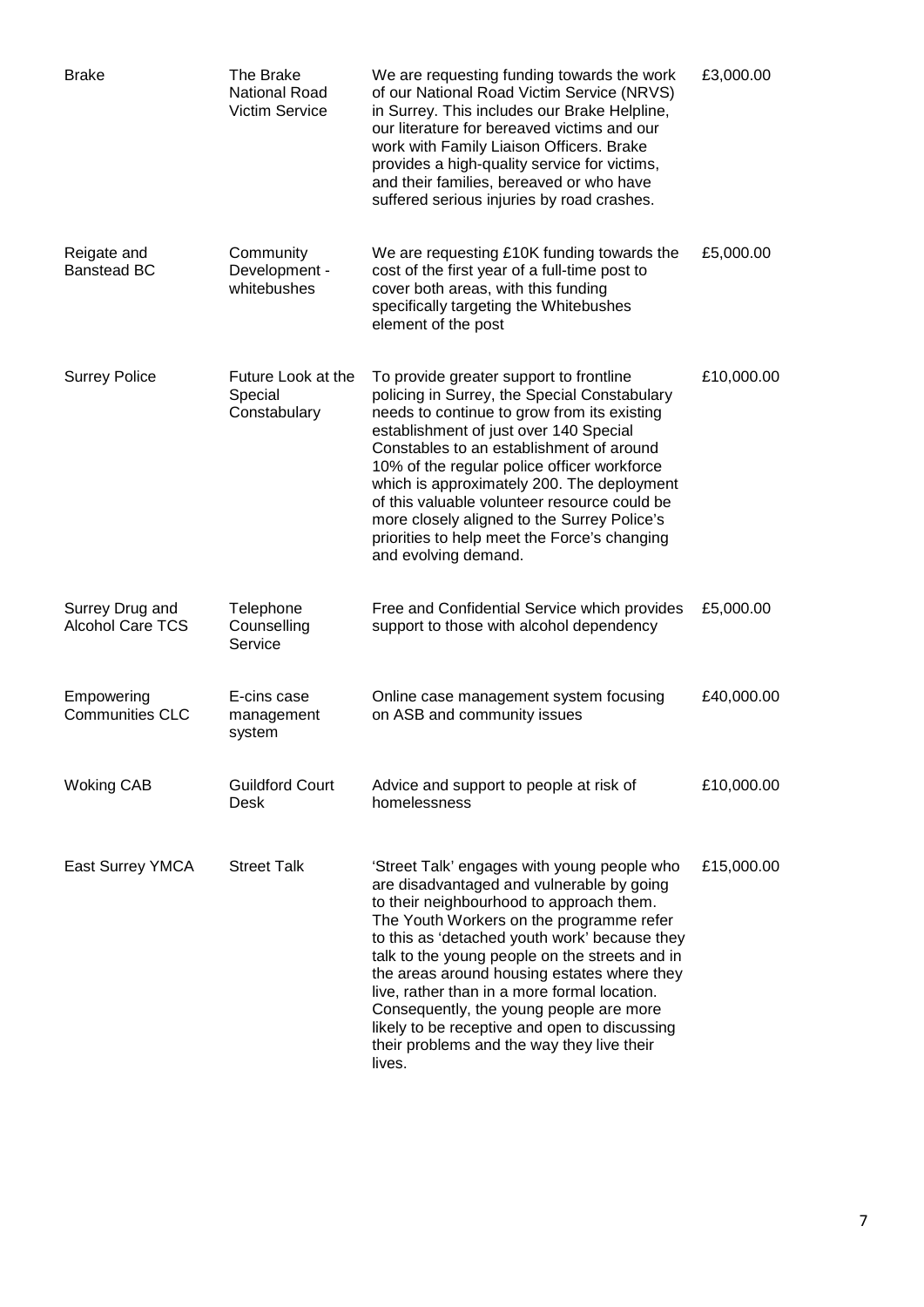| <b>Surrey County</b><br>Council | High Impact<br>complex Drinkers | Alcohol harm reduction remains a public<br>health priority, due to significant burden<br>placed on a range of public services. The<br>direct and indirect effects of alcohol misuse<br>infiltrate all areas of society including health,<br>social care and criminal justice; most of these<br>harms are preventable. In every locality<br>there will be a group of more complex<br>drinkers, whose alcohol use and associated<br>lifestyle contributes to a pattern of more<br>frequent contact with a range of frontline<br>services. They are often characterised by the<br>complexity of the needs, multi- morbidity and<br>exclusion from society. This is a highly<br>diverse service user group whose social<br>circumstance ranges from being housed to<br>being homeless or having temporary<br>accommodation, involved in the criminal<br>justice system, commonly experiencing<br>mental health problems, facing financial<br>difficulties and lacking in social capital or<br>support networks. The service is based on<br>developing best practice to assertively<br>engage and sustain medium to long term<br>change with those who are considered to be<br>change or treatment resistant. Assertive<br>outreach is an intensive approach and<br>requires persistent work over a period of time<br>- usually several months. The CHI (Catalyst<br>High Impact) team members focus on<br>building a positive relationship with the 'client'<br>and motivate them towards treatment and<br>other necessary support services which could<br>facilitate recovery and improve access to<br>and/or maintain engagement in treatment,<br>improve social and community outcomes and<br>reduce the demand on crisis/emergency<br>services. | £25,000.00 |
|---------------------------------|---------------------------------|-------------------------------------------------------------------------------------------------------------------------------------------------------------------------------------------------------------------------------------------------------------------------------------------------------------------------------------------------------------------------------------------------------------------------------------------------------------------------------------------------------------------------------------------------------------------------------------------------------------------------------------------------------------------------------------------------------------------------------------------------------------------------------------------------------------------------------------------------------------------------------------------------------------------------------------------------------------------------------------------------------------------------------------------------------------------------------------------------------------------------------------------------------------------------------------------------------------------------------------------------------------------------------------------------------------------------------------------------------------------------------------------------------------------------------------------------------------------------------------------------------------------------------------------------------------------------------------------------------------------------------------------------------------------------------------------------------------------------------------------------|------------|
| <b>Surrey Police</b>            | <b>ASB Awards</b>               | The Surrey ASB/SOC Strategy Group would<br>like to continue to recognise and commend<br>activity, organisations, individuals or teams<br>who have gone the extra mile in tackling anti<br>social behaviour and have truly put victims at<br>the heart of their plan or have helped divert<br>people involved in anti social behaviour. The<br>team/person/project may be located within a<br>single organisation or have its members<br>drawn from across a range of local agencies<br>and/or from the community.                                                                                                                                                                                                                                                                                                                                                                                                                                                                                                                                                                                                                                                                                                                                                                                                                                                                                                                                                                                                                                                                                                                                                                                                                               | £2,800.00  |
| <b>Surrey Police</b>            | <b>ASB Forum</b>                | The ASB/SOC Forum provides a professional<br>meeting event which focuses on good<br>practice, changes in legislation/process,<br>opportunities to network, a platform to keep<br>everyone informed about the ASB/SOC<br>Strategy Board and to be involved in the<br>current Surrey ASB/SOC Strategy.                                                                                                                                                                                                                                                                                                                                                                                                                                                                                                                                                                                                                                                                                                                                                                                                                                                                                                                                                                                                                                                                                                                                                                                                                                                                                                                                                                                                                                            | £5,000.00  |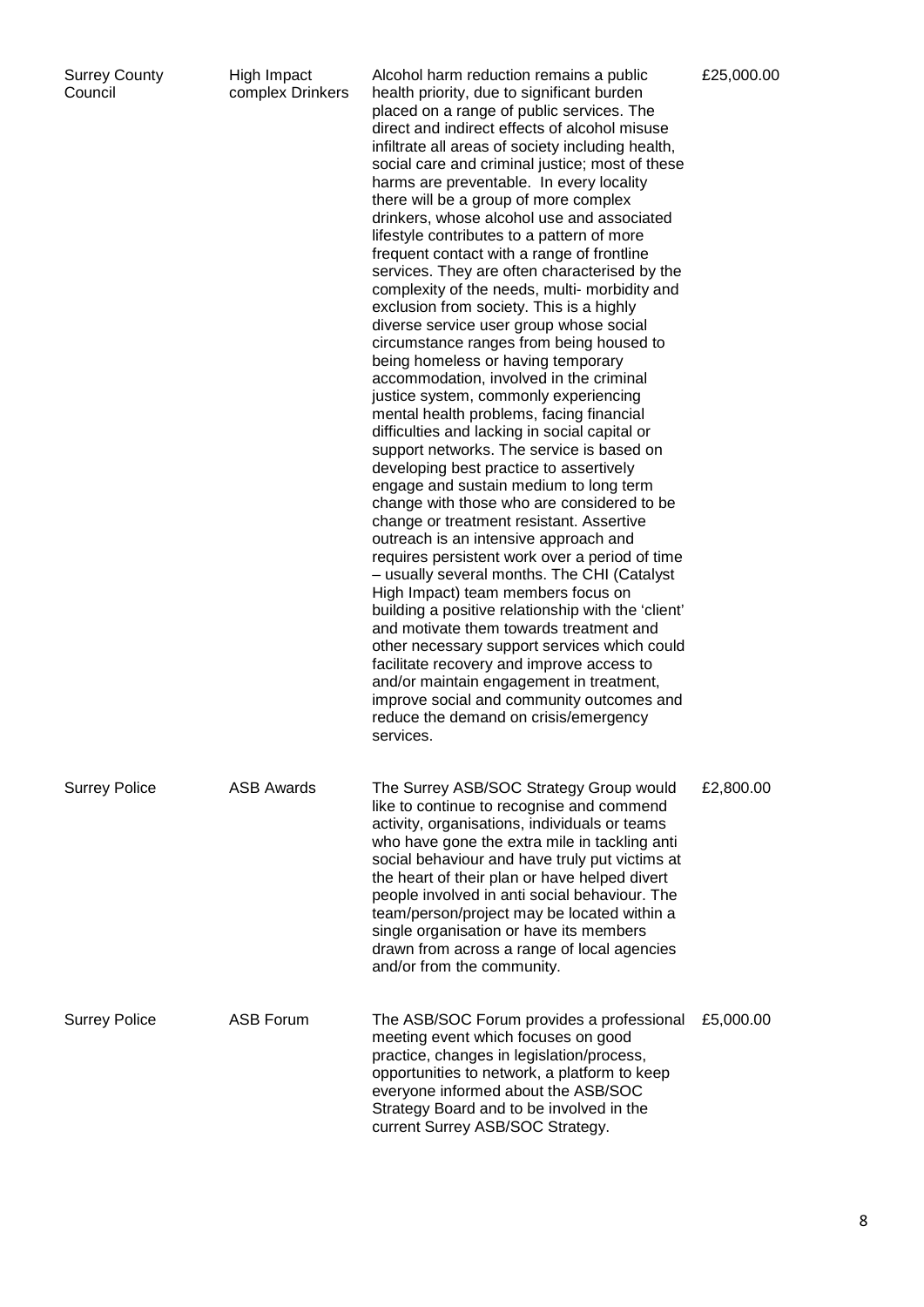| <b>Woking Borough</b><br>Council | Best Bar None                               | Best Bar None is a national award scheme<br>supported by the Home Office and aimed at<br>promoting responsible management and<br>operation of alcohol licenced premises. It was<br>piloted in Manchester in 2003 and found to<br>improve standards in the night time economy.<br>It has since been adopted by 100 towns and<br>cities across the UK and is now being taken<br>up internationally. We relaunched it Woking<br>in 2018 with 18 local venues taking part, 11<br>of them achieving the highest level of<br>accreditation and demonstrating they are<br>safe, responsible establishments.                                               | £2,500.00 |
|----------------------------------|---------------------------------------------|----------------------------------------------------------------------------------------------------------------------------------------------------------------------------------------------------------------------------------------------------------------------------------------------------------------------------------------------------------------------------------------------------------------------------------------------------------------------------------------------------------------------------------------------------------------------------------------------------------------------------------------------------|-----------|
| Guildford Borough<br>Council     | Junior Citizen                              | Junior Citizens is a multi-agency safety event<br>aimed at Year 6 children (10-11 years old),<br>designed to provide them with life skills that<br>will, in the future, help to keep themselves<br>and others safe.                                                                                                                                                                                                                                                                                                                                                                                                                                | £2,500.00 |
| Runnymede Borough<br>Council     | Junior Citizen                              | Runnymede's Junior Citizen programme has<br>been available to all year 6 children in the<br>borough for over 16 years. Over 900 primary<br>school students from 20 schools in<br>Runnymede attended the Junior Citizen<br>programme in 2018. Each year the numbers<br>are increasing with new schools attending the<br>event.                                                                                                                                                                                                                                                                                                                      | £2,500.00 |
| Spelthorne Borough<br>Council    | Junior Citizen                              | Deliver safety advice to approx 1000 primary<br>school children in the borough                                                                                                                                                                                                                                                                                                                                                                                                                                                                                                                                                                     | £2,500.00 |
| <b>Collingwood College</b>       | <b>Surrey Heath</b><br>Young Citizen<br>Day | The Surrey Heath Young Citizen Event<br>launched in 2011 following from a number of<br>years beforehand operating as Junior Citizen.<br>The scheme was delivered at each school<br>location and operated from November 2011 -<br>17 for a three day period to 400 plus, year 7<br>pupils from Kings International College and<br>Collingwood College. This was a unique<br>opportunity to learn about: road and fire<br>safety, anti-social behaviour, personal safety,<br>alcohol awareness and healthy relationships,<br>First Aid and Cyber safety all built around a<br>drama production from Solomon Theatre<br>Group entitled 'last orders'. | £2,310.00 |
| Surrey<br>Neighbourhood<br>Watch | Neighbourhood<br><b>Watch Cohesion</b>      | The Surrey Neighbourhood Watch<br>Association (SNWA) exists to coordinate and<br>develop Neighbourhood Watch activity<br>across all 11 boroughs. It provides a<br>communication channel to and from the<br>senior management of both Surrey Police<br>and the (National) Neighbourhood Watch<br>Network organisation.                                                                                                                                                                                                                                                                                                                              | £2,000.00 |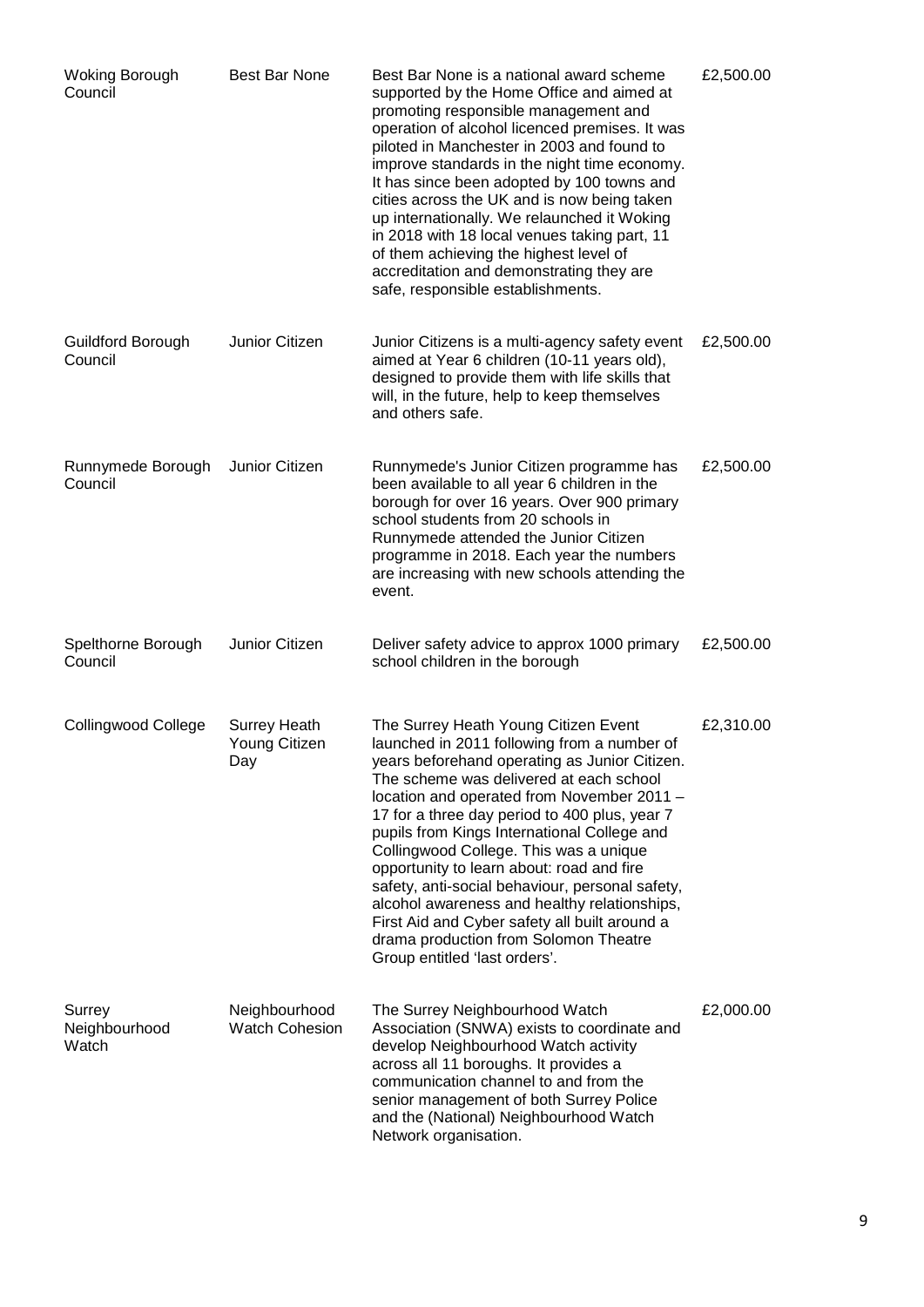| <b>Tall Ships Youth</b><br>Trust | Sailing Beyond<br>Expectations                  | Our aim is to enable 10 young offenders (or<br>young people at risk of offending) from<br>Surrey to take part in a Tall Ships Youth<br>Trust voyage (TSYT). Experience tells us that<br>young offenders need help to break free of<br>crime and learn how they can build a positive<br>future. They are often from disadvantaged<br>backgrounds, lacking the self-esteem and<br>confidence to reach their potential. They may<br>be facing numerous issues due to their<br>circumstances, including bullying, isolation,<br>gang culture and negative peer pressure with<br>a greater risk of alcohol, drug or substance<br>misuse. Most reduce their expectations from<br>life and even take out their frustrations on<br>those around them. TSYT will help lift them<br>out of their own environment, develop life<br>skills and the aspirations to create a better<br>future for themselves. | £4,000.00 |
|----------------------------------|-------------------------------------------------|-------------------------------------------------------------------------------------------------------------------------------------------------------------------------------------------------------------------------------------------------------------------------------------------------------------------------------------------------------------------------------------------------------------------------------------------------------------------------------------------------------------------------------------------------------------------------------------------------------------------------------------------------------------------------------------------------------------------------------------------------------------------------------------------------------------------------------------------------------------------------------------------------|-----------|
| Elmbridge Borough<br>Council     | Junior Citizen                                  | Junior Citizen is a multi-agency safety event<br>aimed at Year 6 primary school children (10<br>to 11 year olds). It has been designed to<br>provide children with life skills that will, in the<br>future, help to keep themselves and others<br>safe. It is generally accepted that children<br>start to become more independent at this age<br>and are often expected to cope increasingly<br>on their own, dealing with changes in their<br>lives – such as a move to secondary school.                                                                                                                                                                                                                                                                                                                                                                                                     | £2,500.00 |
| The Dance<br>Movement            | <b>Thrives</b>                                  | Thrive Dance Academy Pilot 2 (TDAP2) is a<br>6-week intervention programme for young<br>people living in Surrey who are: NEET (16 -<br>18 years); at risk of being excluded or<br>excluded from school (14 - 16 years); and/or<br>homeless. TDAP2 builds upon a 3-week pilot<br>project (TDAP1) which was successfully<br>delivered in October 2018 and supported by<br>the High Sheriff Youth Awards. TDAP2<br>provides a positive alternate educational<br>experience for young people who are not<br>succeeding / have not succeeded in<br>mainstream education and are engaged in<br>negative behaviour that impacts the lives of<br>the people they live amongst.                                                                                                                                                                                                                          | £1,800.00 |
| 17th Reigate Scout<br>Group      | <b>Safer Scouting</b>                           | CCTV for scout building                                                                                                                                                                                                                                                                                                                                                                                                                                                                                                                                                                                                                                                                                                                                                                                                                                                                         | £1,592.00 |
| Noah's Ark                       | <b>Safety Planning</b>                          |                                                                                                                                                                                                                                                                                                                                                                                                                                                                                                                                                                                                                                                                                                                                                                                                                                                                                                 | £5,000.00 |
| <b>Surrey Police</b>             | Shed and Garage<br><b>Burglary</b><br>Reduction | <b>Bike Marking kits for Dragnet</b>                                                                                                                                                                                                                                                                                                                                                                                                                                                                                                                                                                                                                                                                                                                                                                                                                                                            | £5,000.00 |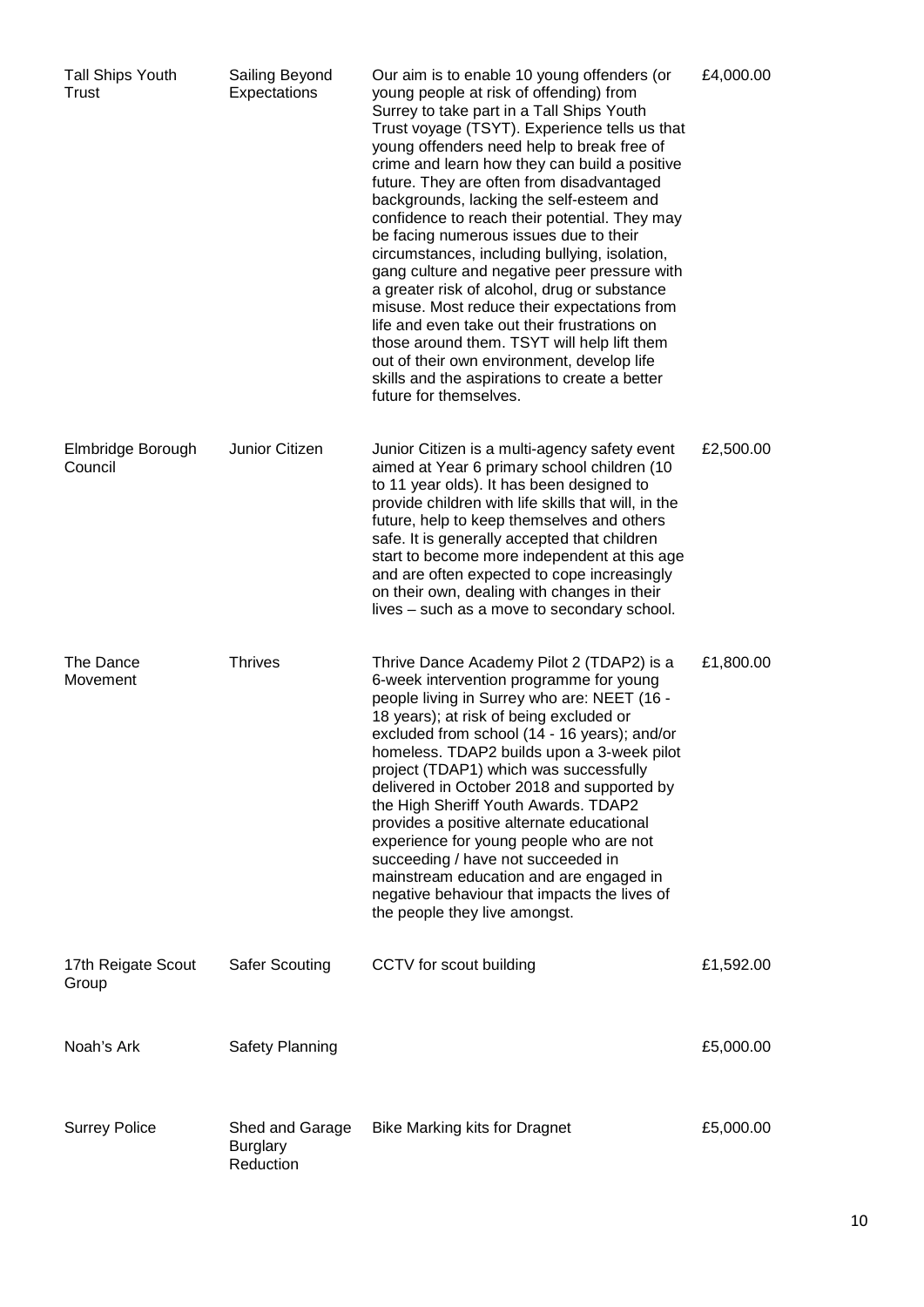| <b>Surrey Community</b><br>Foundation      | #Iwill                            | Social enterprise Project                                                                                                                                                                                                                                                                                                                              | £5,000.00  |
|--------------------------------------------|-----------------------------------|--------------------------------------------------------------------------------------------------------------------------------------------------------------------------------------------------------------------------------------------------------------------------------------------------------------------------------------------------------|------------|
| Pride in Surrey                            | Pride in Surrey                   | A contribution towards the Surrey Pride in<br>Woking                                                                                                                                                                                                                                                                                                   | £5,000.00  |
| <b>Surrey Police</b>                       | <b>Mounted Section</b>            | Deployment of a mounted section                                                                                                                                                                                                                                                                                                                        | £2,000.00  |
| Surrey Search and<br>Rescue                | Resubmitted<br>Radio Bid          | Radios for Volunteers                                                                                                                                                                                                                                                                                                                                  | £9,825.12  |
| <b>Surrey Police</b>                       | Op Signature                      | Cybercrime / Fraud Navigators                                                                                                                                                                                                                                                                                                                          | £15,000.00 |
| <b>Guildford Town</b><br>Centre Chaplaincy | <b>Guildford Street</b><br>Angels | A grant of £5000 is requested towards the<br>ongoing costs of continuing to deliver this<br>project in Guildford Town Centre, to<br>contribute to the cost of employing a part<br>time co-ordinator. Our experienced part time<br>co-ordinator is responsible for training,<br>safeguarding, recruitment and volunteer<br>management of 90 volunteers. | £5,000.00  |

**Committed spend to date: £487,302.22**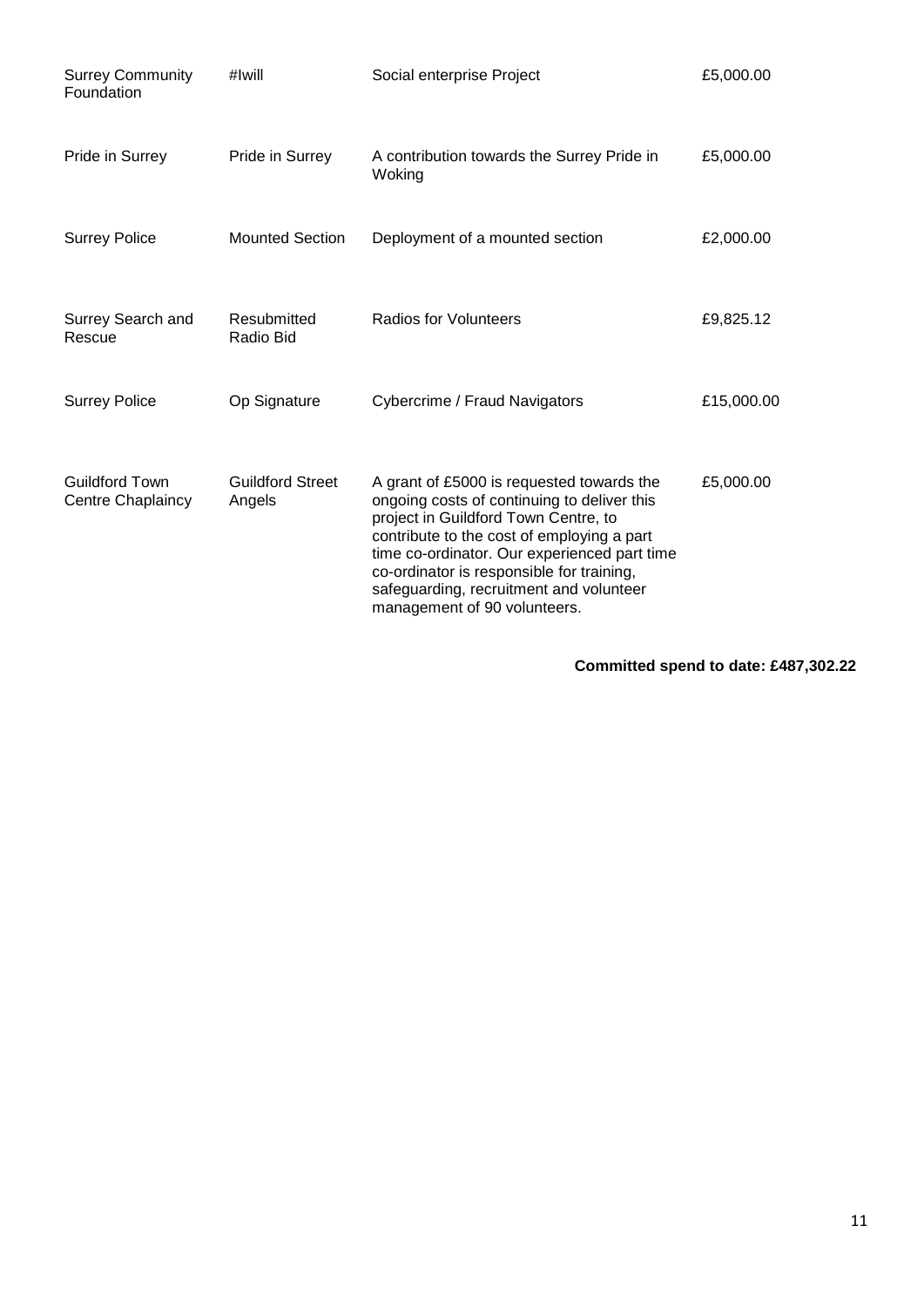| <b>Reducing Reoffending Fund</b> |                                                                                    |                                                                                                                                                                                                                                                                                                                                                                                                                                                                                                                                                                                                                                                                                                                                                                                                                                                                                                  |            |  |
|----------------------------------|------------------------------------------------------------------------------------|--------------------------------------------------------------------------------------------------------------------------------------------------------------------------------------------------------------------------------------------------------------------------------------------------------------------------------------------------------------------------------------------------------------------------------------------------------------------------------------------------------------------------------------------------------------------------------------------------------------------------------------------------------------------------------------------------------------------------------------------------------------------------------------------------------------------------------------------------------------------------------------------------|------------|--|
| Org.                             | Project                                                                            | Desc.                                                                                                                                                                                                                                                                                                                                                                                                                                                                                                                                                                                                                                                                                                                                                                                                                                                                                            | Sum agreed |  |
| York Road Project                | <b>Reducing Reoffending</b><br>by Supporting<br>Homeless people off<br>the Streets | In January 2017 an application for funding was<br>received from the York Road Project to support<br>a scheme which encourages homeless people<br>off the streets. By supporting the salary costs of<br>an outreach worker the project will contribute<br>towards the reduction of reoffending in Surrey.                                                                                                                                                                                                                                                                                                                                                                                                                                                                                                                                                                                         |            |  |
| The Amber<br>Foundation          | Amber                                                                              | This application is for funding for three bed<br>spaces at Farm Place for the next three years,<br>to support young people from Surrey who are at<br>risk of reoffending or who may be susceptible to<br>antisocial behaviour in their communities.<br>Priority for these bed spaces would be given to<br>Integrated Offender Management referrals.                                                                                                                                                                                                                                                                                                                                                                                                                                                                                                                                              | £37,500.00 |  |
| <b>Transform Housing</b>         | <b>PCC Housing</b>                                                                 | Transform will invest in providing two shared<br>houses (8 beds) that will offer supported<br>accommodation to ex offenders in Surrey.<br>Clients are provided with a keyworker and<br>encouraged to recognise the triggers behind<br>their previous offending. The support provided<br>will vary depending on need but includes<br>assisting clients to improve their economic<br>wellbeing; to develop a fulfilling weekly structure<br>through employment, voluntary work or<br>education and leisure activities; to better<br>manage any physical or mental health needs; to<br>address any substance misuse issues; to<br>successfully complete any statutory court<br>orders; to keep to the terms of their licence<br>agreement and maintain their accommodation;<br>to improve theit self-confidence and independent<br>living skills and to make a positive contribution to<br>society. | £31,638.00 |  |
| Women in Prison                  | <b>Checkpoint Navigator</b>                                                        | As the current Transforming Women's Justice<br>project transitions into Checkpoint we are<br>seeking funding to retain one full time county<br>wide specialist Checkpoint worker to be based<br>at the Women's Support centre to work with<br>women experiencing multiple disadvantage. As<br>with the current WJI workers the aim will be to<br>divert women out of the formal criminal justice<br>system and into a holistic support package. The<br>support provided includes sessions around key<br>pathways to offending including mental health<br>needs, sustance misuse and domestic abuse.<br>women referred receive one to one support from<br>a speacialist worker who can refer on to<br>specialist partner agencies and can provide<br>advocacy around for example, accommodation<br>and health issues.                                                                             | £41,130.00 |  |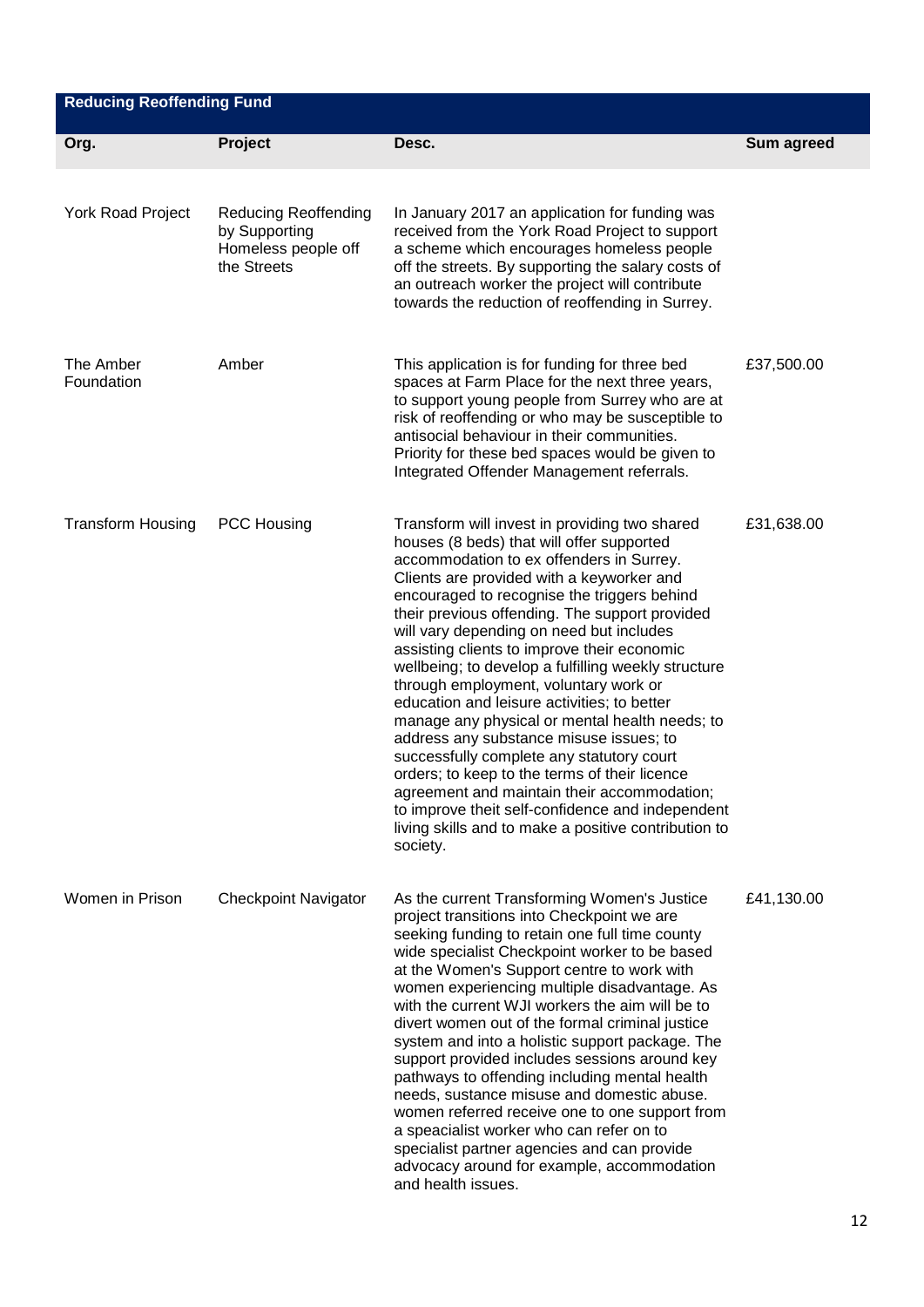| Women in Prison           | <b>WSC Counselling</b><br>service                               | This service will continue to provide a specialist<br>counselling intervention for women who in<br>addition to their involvement in the CJS have<br>also often been victims of crime or abuse. In<br>particular, the counselling service will offer<br>ongoing counselling to women who are referred<br>to the new Checkpoint programme and other<br>women in surrey who have experienced<br>domestic abuse, sexual abuse, exploitation,<br>trafficking or other trauma and who are involved<br>in or at risk of involvement with the CJS.                                                                                                                                                                                                                                                                                                                                                                                                                                                                                                                                                                                                                                                 | £11,275.00 |
|---------------------------|-----------------------------------------------------------------|--------------------------------------------------------------------------------------------------------------------------------------------------------------------------------------------------------------------------------------------------------------------------------------------------------------------------------------------------------------------------------------------------------------------------------------------------------------------------------------------------------------------------------------------------------------------------------------------------------------------------------------------------------------------------------------------------------------------------------------------------------------------------------------------------------------------------------------------------------------------------------------------------------------------------------------------------------------------------------------------------------------------------------------------------------------------------------------------------------------------------------------------------------------------------------------------|------------|
| <b>Circles South East</b> | <b>Surrey Reducing</b><br><b>Sexual Harm Circles</b><br>Project | Currently service provision across Surrey has<br>been attached to contract arrangements with the<br>National Probation Service with a small funding<br>contribution from Surrey OPCC towards<br>volunteer training and development. This<br>project would formalise co-commissioning<br>arrangements between the National Probation<br>Service and Surrey OPCC and facilitate the<br>development of services across Surrey. We<br>wish to strengthen the transition for offenders<br>from Prison to Community through providing a<br>new Through the Gate model whilst offering<br>tailored pathways of support through<br>interventions ranging from one to one support,<br>paired mentoring through to the core Circle<br>model (option to receive Adapted Circle). This<br>proposal will ensure the growth and<br>development of service provision and a flexibility<br>of the core Circle model to ensure a more<br>responsive and flexible service for core<br>members. It is our aim that the service will be<br>embedded within the Reducing Sexual Harm<br>Hub so that core provision will be supported by<br>the range of additional services for partners and<br>family members. | £32,250.00 |
| <b>Food Matters</b>       | <b>Food Matters TTG</b>                                         | 'Food Matters Through the Gate' is a new<br>project which supports offenders during<br>resettlement. The project, which is initially<br>planned over a year, aims to enable offenders to<br>make healthier, more informed food choices to<br>support their physical and mental well-being and<br>that of their families. Food provides not only<br>nutrition for health, but also opportunities: for<br>social interaction, to strengthen family ties, as a<br>means to express and reinforce cultural or<br>religious identity, and to give pleasure in what<br>might otherwise be a difficult and stressful life.<br>Poor diet is known to impact on physical and<br>mental health, both of which are important for<br>successful rehabilitation.                                                                                                                                                                                                                                                                                                                                                                                                                                        | £5,000.00  |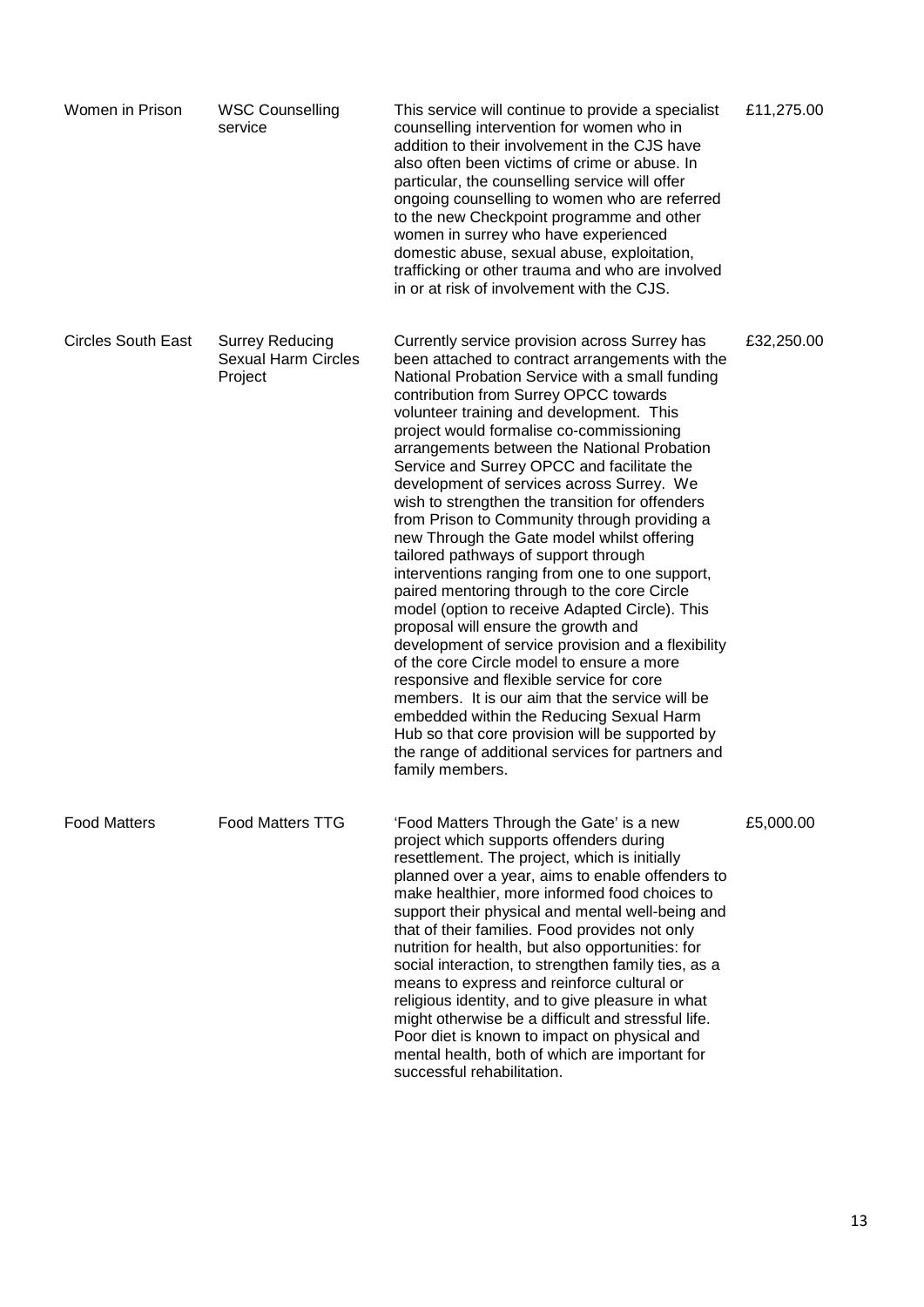| The Hope Hub               | Training, Outreach &<br>Re-offending<br><b>Reduction Project</b> | The Hope Hub (THH) has worked with 101<br>Clients between May 2018-Feb 2019 who are<br>either homeless or, at risk of becoming<br>homeless of which 62 are Male and 38 Female<br>and 1 Transgender. Our Services have been<br>accessed 1,293 times. Some clients are<br>complex and need intense and ongoing support<br>for a long period of time. (please refer to Case<br>Study sent by email). Our project includes: a)<br>THH would like to introduce 'Trauma Informed<br>Case Management' Training for ALL staff and<br>key volunteers to better understand the theory<br>behind complex needs. b) THH need to run up<br>to date Safeguarding training for all staff and all<br>volunteers. Our new premises will require up to<br>10 volunteers each day and training/equipping<br>our team properly is an essential part of our<br>work. c) Be able to outreach across the Borough<br>when we receive reports of rough sleepers, ex-<br>offenders being released and meet them to<br>encourage early engagement and support them<br>on a 1:1 basis with our full SERVICES<br>PATHWAY of CRISIS and EMPOWERMENT<br>support for as long as they need it. This includes<br>liaising with neighbouring Local Authorities and<br>Services Providers and re-connection where<br>relevant. d) Be able to support and interact with<br>rough sleepers on a more regular and outcome<br>focussed basis because it is a funded element of<br>our work and reduce offending/re-offending risk. | £5,000.00 |
|----------------------------|------------------------------------------------------------------|--------------------------------------------------------------------------------------------------------------------------------------------------------------------------------------------------------------------------------------------------------------------------------------------------------------------------------------------------------------------------------------------------------------------------------------------------------------------------------------------------------------------------------------------------------------------------------------------------------------------------------------------------------------------------------------------------------------------------------------------------------------------------------------------------------------------------------------------------------------------------------------------------------------------------------------------------------------------------------------------------------------------------------------------------------------------------------------------------------------------------------------------------------------------------------------------------------------------------------------------------------------------------------------------------------------------------------------------------------------------------------------------------------------------------------------------------------------------------------------------|-----------|
| <b>Elmbridge Rentstart</b> | Housing and<br>supporting rough<br>sleepers                      | This project will support Elmbridge Rentstarts<br>work with local rough sleepers in the following<br>areas:<br>1. Outreach work to find and engage with rough<br>sleepers<br>2. An initial assessment of need and<br>identification of the most suitable type of housing<br>3. Matching clients to a property and supporting<br>them to move in<br>4. Ongoing practical and emotional support as<br>we encourage our clients to re-engage with<br>society and build up the skills they require to live<br>independently of our support.                                                                                                                                                                                                                                                                                                                                                                                                                                                                                                                                                                                                                                                                                                                                                                                                                                                                                                                                                    | £5,000.00 |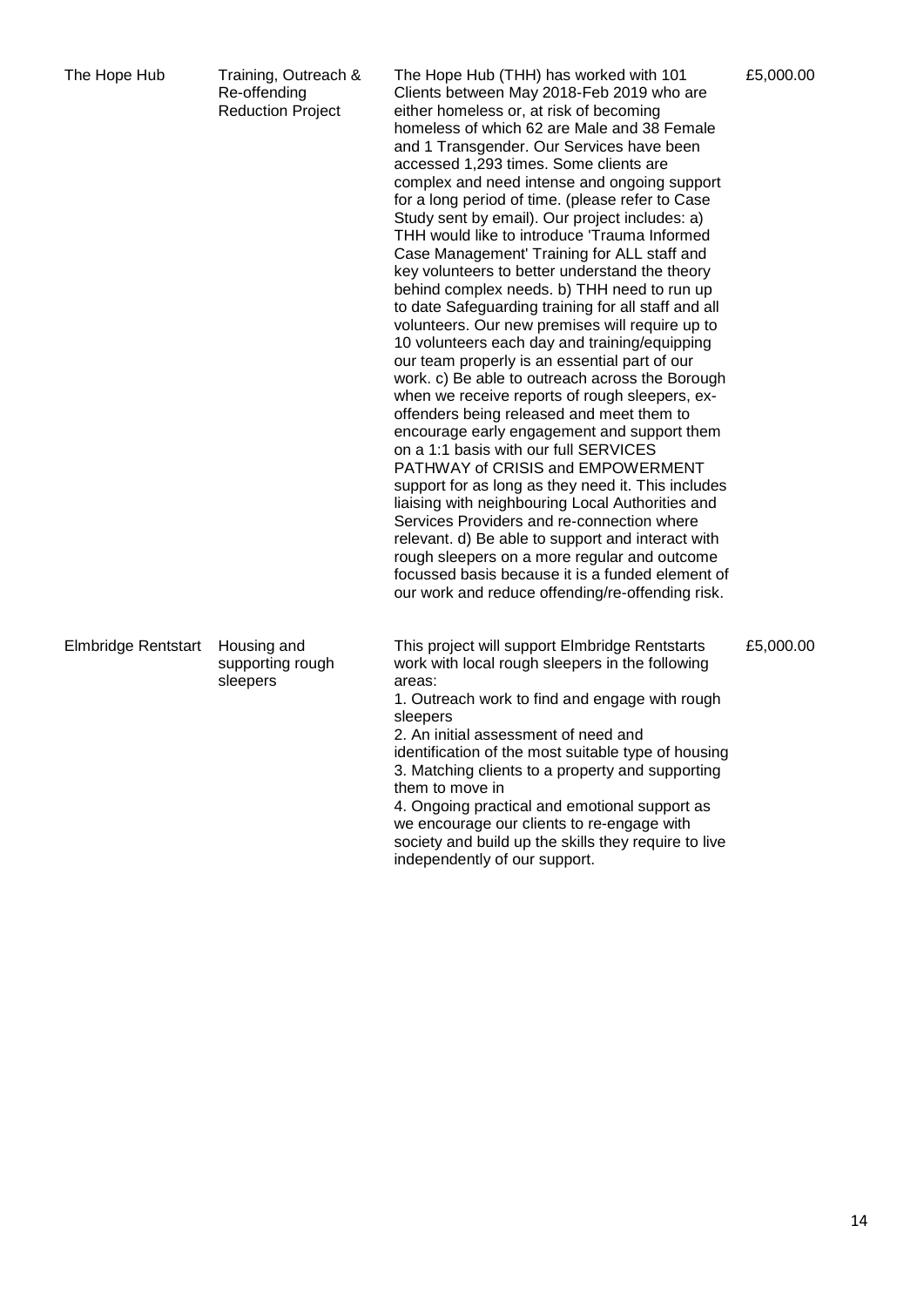| <b>Surrey County</b> |  |
|----------------------|--|
| Council              |  |

High Impact complex Drinkers

Alcohol harm reduction remains a public health priority, due to significant burden placed on a range of public services. The direct and indirect effects of alcohol misuse infiltrate all areas of society including health, social care and criminal justice; most of these harms are preventable. In every locality there will be a group of more complex drinkers, whose alcohol use and associated lifestyle contributes to a pattern of more frequent contact with a range of frontline services. They are often characterised by the complexity of the needs, multi- morbidity and exclusion from society. This is a highly diverse service user group whose social circumstance ranges from being housed to being homeless or having temporary accommodation, involved in the criminal justice system, commonly experiencing mental health problems, facing financial difficulties and lacking in social capital or support networks. The service is based on developing best practice to assertively engage and sustain medium to long term change with those who are considered to be change or treatment resistant. Assertive outreach is an intensive approach and requires persistent work over a period of time – usually several months. The CHI (Catalyst High Impact) team members focus on building a positive relationship with the 'client' and motivate them towards treatment and other necessary support services which could facilitate recovery and improve access to and/or maintain engagement in treatment, improve social and community outcomes and reduce the demand on crisis/emergency services.

MEAM - SMD Lead The SMD Lead will develop an overview of the most complex individuals experiencing Severe Multiple Disadvantage in Surrey and how they engage with the system. Working with a peer mentor support assistant, they will lead a partnership group of practitioners to develop and improve professional responses to people with complex needs within housing, health and criminal justice services. The SMD Lead will have oversight of the person's whole journey through the system, able to identify barriers, challenge local systems and recognise gaps in service provision or training needs of providers (such as trauma-informed care). They will make recommendations to the MEAM Steering Group about strategic change and integrated delivery as required, supporting disjointed services to coordinate better and addressing system issues such as limited coordination between mental health services and drug and alcohol provision.

£50,000.00

£39,438.00

Surrey County Council